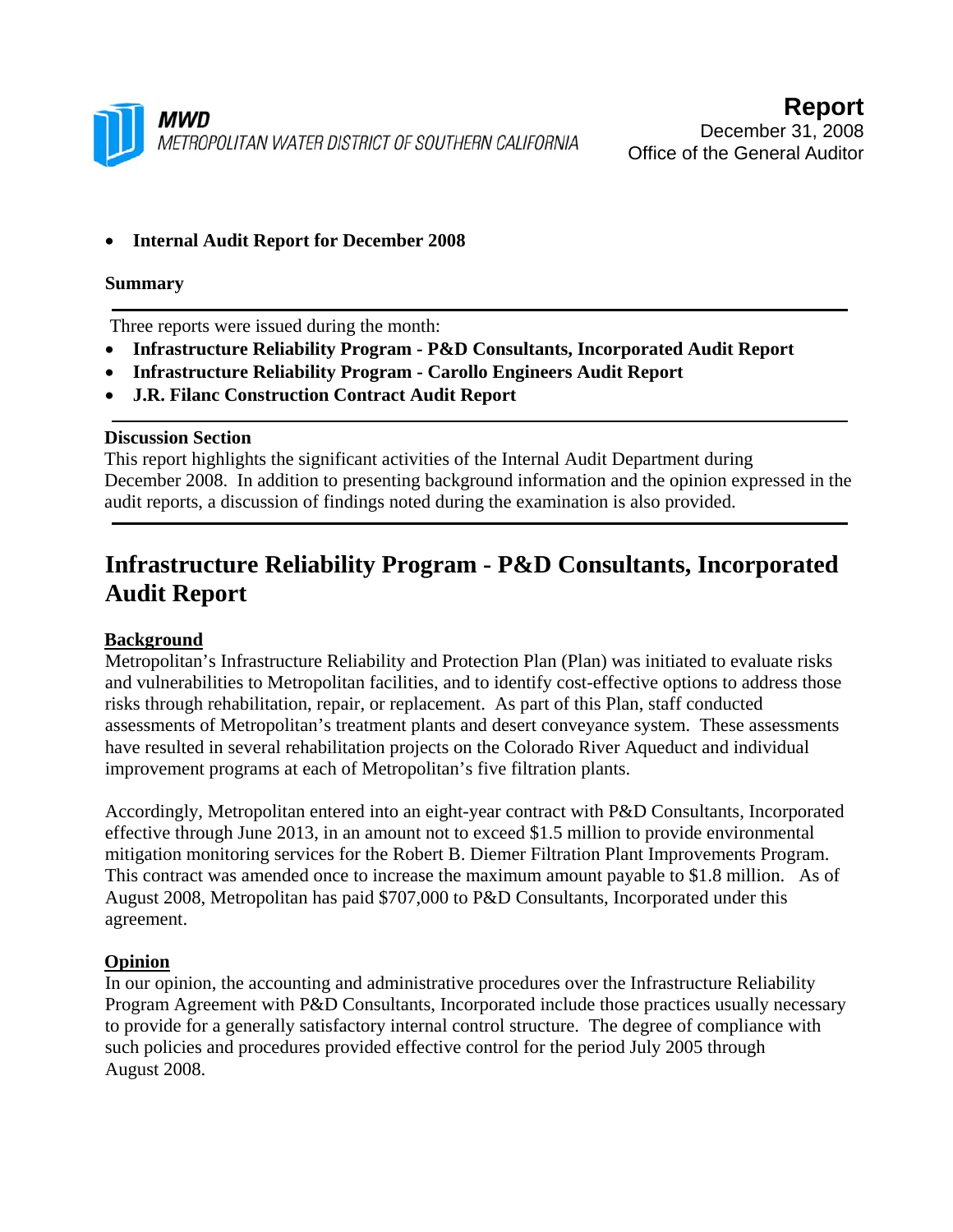Internal Audit December 2008 Activity Report December 31, 2008 Page 2

### **Comments and Recommendations**

### COMPLIANCE TO TERMS AND CONDITIONS OF THE AGREEMENTS

Compliance with contractual requirements is necessary to ensure accurate accounting records, proper supporting detail, and adequate control over the administration of the agreements. Compliance with the contractual terms and conditions also ensures that parties fully discharge their duties and obligations and exercise their legal rights associated with the agreements. We reviewed five P&D Consultants, Incorporated invoices totaling \$179,000 and noted:

- 1. All invoices tested were paid late, from 4 to 281 days after their due dates. This is in contrast to the Billing and Payment Section of the agreement that requires payment within 30 days after receipt of the invoice. It should be noted that Environmental Planning has initiated remedial actions to correct these instances and they have continued their efforts to pay invoices within the 30-day standard.
- 2. All invoices tested were submitted without the required Small Business Enterprise (SBE) Utilization Reports. This is in contrast to the Business Outreach Program Section of the agreement that requires submission with each invoice a SBE Utilization Report indicating either the amount paid to each SBE sub-consulting firm or no activity for the invoice period.

We recommend the Agreement Administrator resolve the noted differences. We also recommend that the Agreement Administrator establish procedures to ensure compliance to the terms of the agreement and conduct periodic reviews to ensure compliance.

## **Infrastructure Reliability Program - Carollo Engineers Audit Report**

### **Background**

Metropolitan's Infrastructure Reliability and Protection Plan (Plan) was initiated to evaluate risks and vulnerabilities to Metropolitan facilities and to identify cost-effective options to address those risks through rehabilitation, repair, or replacement. As part of this Plan, staff conducted assessments of Metropolitan's treatment plants and desert conveyance system. These assessments have resulted in several rehabilitation projects on the Colorado River Aqueduct and individual improvement programs at each of Metropolitan's five filtration plants.

Accordingly, Metropolitan entered into a five-year contract with Carollo Engineers, effective through July 2008, in an amount not to exceed \$2 million per contract year to provide water treatment plant support engineering services for its filtration plants and other treatment-related facilities, on an as-needed basis. As of August 2008, Metropolitan has paid Carollo Engineers \$2.4 million under this agreement.

### **Opinion**

In our opinion, the accounting and administrative procedures over Infrastructure Reliability Program Agreement with Carollo Engineers include those practices usually necessary to provide for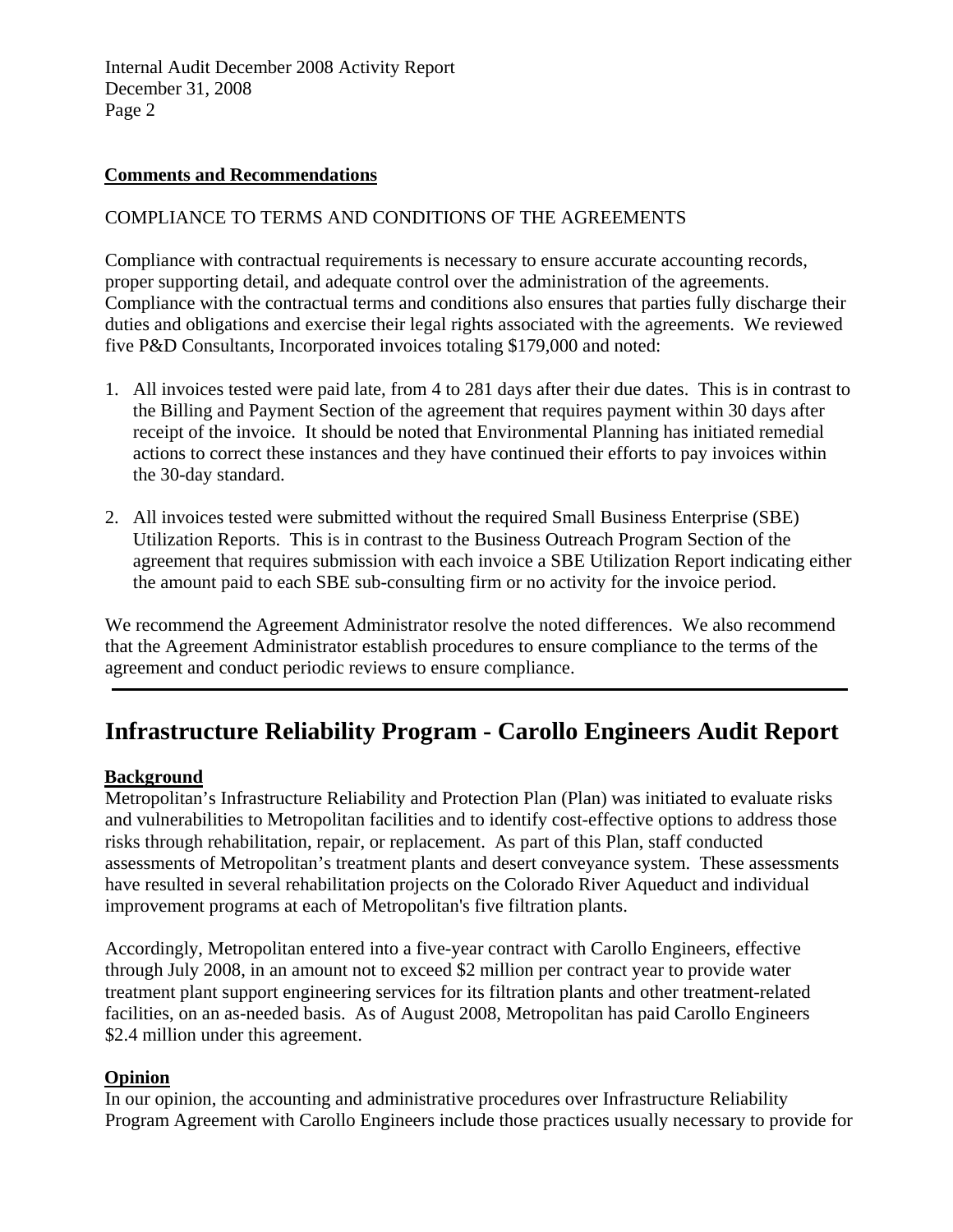Internal Audit December 2008 Activity Report December 31, 2008 Page 3

a satisfactory internal control structure. The degree of compliance with such policies and procedures provided effective control for the period July 2005 through August 2008.

# **J.R. Filanc Construction Contract Audit Report**

### **Background**

The Robert A. Skinner Treatment Plant (Skinner Plant) was placed into service in 1976 to supply treated water to Riverside and San Diego Counties. From its opening, increased Member Agency demands have resulted in multiple plant expansion projects. Through 2003, these projects resulted in an expansion of the facility to six treatment modules operated as two distinct plants (Plants 1 and 2), with capacities of 240 million gallons per day (mgd) and 280 mgd, respectively.

However, Member Agency demands continued to increase and the Metropolitan Board authorized a fourth expansion of the Skinner Plant in 2003. This expansion consisted of a 110 mgd treatment module (Skinner Module No. 7), a 34 mgd Washwater Reclamation Plant No. 3, and a Reclaimed Washwater Pumping Station. These projects were all completed in June 2007 and the plant now has a treatment capacity of 630 mgd.

As part of this expansion, Metropolitan entered into a \$76.4-million contract in November 2004 with J.R. Filanc Construction (Filanc) to construct Skinner Module No. 7 (\$70.8 million) and the Potable and Fire Water System (\$5.5 million) required for the Skinner Oxidation Retrofit Project. Work under this contract included site work, yard piping, and the construction of flocculation and sedimentation basins, filters, solids collection system, used wash water return system, potable and fire water pumping station, and electrical switchgear building. As of July 2008, Metropolitan has paid \$83.7 million to Filanc. This included \$7.3 million in extra work orders.

### **Opinion**

In our opinion, the accounting and administrative procedures over the contract include those practices usually necessary to provide for a satisfactory internal control structure. The degree of compliance with such policies and procedures provided effective control for the period November 2004 through July 2008.

# **Continuous Audit Activities (Monthly Reviews)**

### Inland Feeder Project

Our review included agreeing actual costs reported to the Board to source documentation, including the general ledger, the Inland Feeder Project (IFP) Monthly Report, and selected contract payments; reviewing estimated costs at completion; analyzing changes in various cost components; and attending on-site meetings held to review actual costs and discuss current problems. These meetings included extensive discussions on the progress of obtaining pipe hauling permits from the city of San Bernardino and the impact that these efforts have on project costs. We also reviewed the procedures designed to dispose of salvaged equipment to ensure the safeguarding of assets and